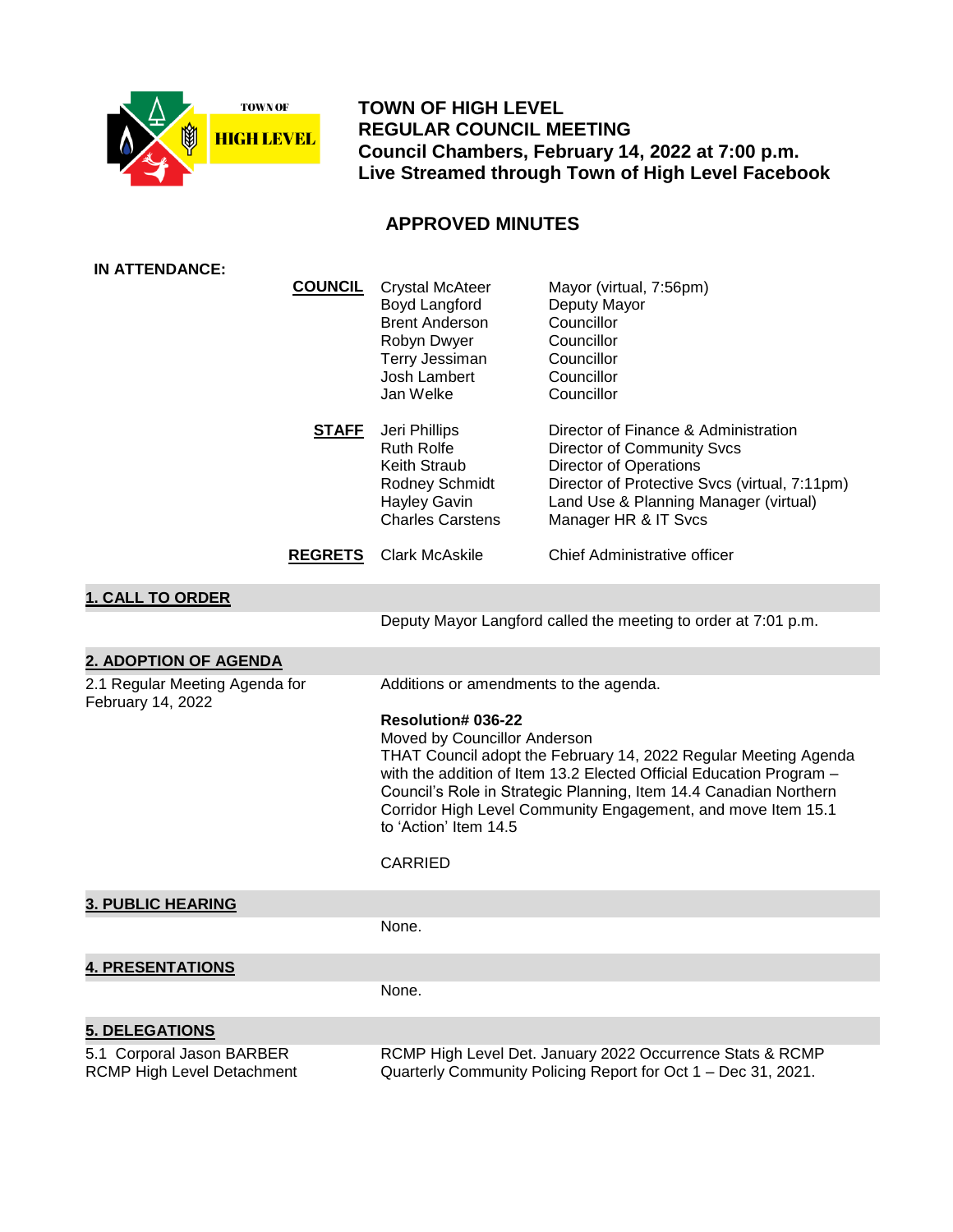| <b>6. APPROVAL OF THE MINUTES</b>                                                                                                                                                                                                 |                                                                                                                                                                                                                                                                                                                                                                                                                                                                                                                                                                                                                                                                                                                                                                                                                                                                                                                                                                                                                                                                                                                                                                  |
|-----------------------------------------------------------------------------------------------------------------------------------------------------------------------------------------------------------------------------------|------------------------------------------------------------------------------------------------------------------------------------------------------------------------------------------------------------------------------------------------------------------------------------------------------------------------------------------------------------------------------------------------------------------------------------------------------------------------------------------------------------------------------------------------------------------------------------------------------------------------------------------------------------------------------------------------------------------------------------------------------------------------------------------------------------------------------------------------------------------------------------------------------------------------------------------------------------------------------------------------------------------------------------------------------------------------------------------------------------------------------------------------------------------|
| 6.1 January 24, 2022 Regular Council<br>Meeting unapproved minutes.                                                                                                                                                               | <b>Resolution# 037-22</b><br>Moved by Councillor Jessiman<br>THAT Council approve the Regular Council meeting minutes of<br>January 24, 2022 as circulated.                                                                                                                                                                                                                                                                                                                                                                                                                                                                                                                                                                                                                                                                                                                                                                                                                                                                                                                                                                                                      |
|                                                                                                                                                                                                                                   | <b>CARRIED</b>                                                                                                                                                                                                                                                                                                                                                                                                                                                                                                                                                                                                                                                                                                                                                                                                                                                                                                                                                                                                                                                                                                                                                   |
| <b>7. DELEGATION BUSINESS</b>                                                                                                                                                                                                     |                                                                                                                                                                                                                                                                                                                                                                                                                                                                                                                                                                                                                                                                                                                                                                                                                                                                                                                                                                                                                                                                                                                                                                  |
| 7.1 RCMP High Level Det. January<br>2022 Occurrence Stats & RCMP<br><b>Quarterly Community Policing Report</b><br>for Oct 1 - Dec 31, 2021.                                                                                       | Resolution# 038-22<br>Moved by Councillor Dwyer<br>THAT Council accept the RCMP High Level Detachment reports for<br>information.                                                                                                                                                                                                                                                                                                                                                                                                                                                                                                                                                                                                                                                                                                                                                                                                                                                                                                                                                                                                                                |
|                                                                                                                                                                                                                                   | <b>CARRIED</b>                                                                                                                                                                                                                                                                                                                                                                                                                                                                                                                                                                                                                                                                                                                                                                                                                                                                                                                                                                                                                                                                                                                                                   |
| <b>8. MAYOR'S REPORT</b>                                                                                                                                                                                                          |                                                                                                                                                                                                                                                                                                                                                                                                                                                                                                                                                                                                                                                                                                                                                                                                                                                                                                                                                                                                                                                                                                                                                                  |
| 8.1 Mayor's report                                                                                                                                                                                                                | No report to include at this time.                                                                                                                                                                                                                                                                                                                                                                                                                                                                                                                                                                                                                                                                                                                                                                                                                                                                                                                                                                                                                                                                                                                               |
| 9. COUNCIL COMMITTEE REPORTS                                                                                                                                                                                                      |                                                                                                                                                                                                                                                                                                                                                                                                                                                                                                                                                                                                                                                                                                                                                                                                                                                                                                                                                                                                                                                                                                                                                                  |
| 9.1 Committee reports on which<br>Councillors are appointed:<br>• Deputy Mayor Langford<br>• Councillor Anderson<br><b>Councillor Dwyer</b><br><b>Councillor Jessiman</b><br><b>Councillor Lambert</b><br><b>Councillor Welke</b> | Deputy Mayor Langford:<br>Jan 25 - Northern Corridor Policy Roundtable<br>Jan 31 - Council Strategic Planning<br>Feb 02 - High Level-Dene Tha' Partnership meeting<br>Feb 02 - Minister Glubish (via zoom) re broadband internet<br>Feb 04 - Assessment Review Board<br>Feb 09 - Mackenzie Regional Waste Management Commission<br>(MRWMC)<br>Feb 10 - BrownLee LLP, Emerging Trends webinar<br><b>Councillor Anderson:</b><br>Jan 26 - Library Board<br>Jan 31 - Council Strategic Planning<br>Feb 02 - Golden Range Society<br><b>Councillor Dwyer:</b><br>Jan 26 - Library Board Meeting<br>Jan 31 - Council Strategic Planning<br>Feb 02 - Minister Glubish (via zoom)<br>Feb 09 - MRWMC<br>Feb 10 - BrownLee LLP, Emerging Trends in Municipal Law webinar<br>Feb 14 - Tour for potential physician<br>Councillor Jessiman:<br>Jan 31 - Council Strategic Planning<br>Feb 09 - High Level Policing Society<br><b>Councillor Lambert:</b><br>Jan 31 - History Walk, Friendship Centre Design<br>Jan 31 - Council Strategic Planning<br>Feb 03 - Electric Vehicle Charging Program Webinar<br>Feb 10 - BrownLee LLP, Emerging Trends in Municipal Law webinar |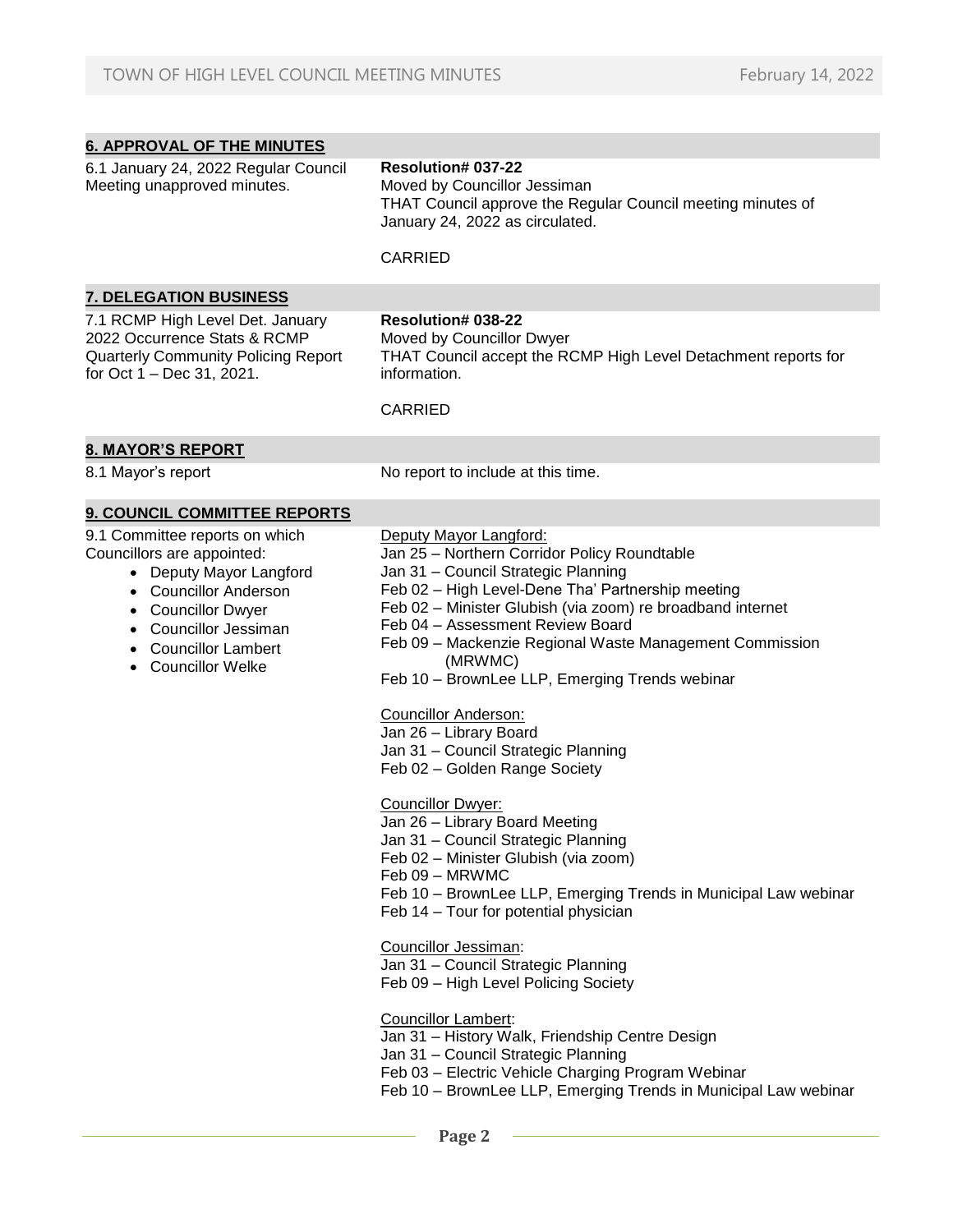#### Councillor Welke:

- Jan 27 Community Futures Jan 31 – History walk, Friendship Centre Design Jan 31 – Council Strategic Planning
	- Feb 02 Minister Glubish (via zoom)
	- Feb 09 Northwest Regional FASD Society meeting

#### **Resolution# 039-22**

Moved by Councillor Anderson THAT Council accept the Councillor Committee reports for information.

#### CARRIED

| <b>10. ADMINISTRATIVE REPORTS</b>                     |                                                                                                                                                                                                                                                               |
|-------------------------------------------------------|---------------------------------------------------------------------------------------------------------------------------------------------------------------------------------------------------------------------------------------------------------------|
| 10.1 Council's Action List                            | <b>Resolution# 040-22</b><br>Moved by Councillor Welke                                                                                                                                                                                                        |
|                                                       | THAT Council accept the Action List for information.                                                                                                                                                                                                          |
|                                                       | CARRIED                                                                                                                                                                                                                                                       |
| 10.2 Upcoming Events List                             | <b>Resolution# 041-22</b><br>Moved by Councillor Dwyer<br>THAT Council accept the Upcoming Events List for information.                                                                                                                                       |
|                                                       | <b>CARRIED</b>                                                                                                                                                                                                                                                |
| 10.3 Capital Project Status Update                    | <b>Resolution# 042-22</b><br>Moved by Councillor Jessiman<br>THAT Council accept the Capital Project Status Update for information.                                                                                                                           |
|                                                       | CARRIED                                                                                                                                                                                                                                                       |
| 10.4 Monthly Report to Council                        | <b>Resolution# 043-22</b><br>Moved by Councillor Lambert<br>THAT Council accept the January 2022 Report to Council for<br>information.                                                                                                                        |
|                                                       | <b>CARRIED</b>                                                                                                                                                                                                                                                |
| <b>11. ADMINISTRATIVE INQUIRIES</b>                   |                                                                                                                                                                                                                                                               |
|                                                       | None.                                                                                                                                                                                                                                                         |
| <b>12. OLD BUSINESS</b>                               |                                                                                                                                                                                                                                                               |
|                                                       | None.                                                                                                                                                                                                                                                         |
| <b>13. NEW BUSINESS</b>                               |                                                                                                                                                                                                                                                               |
| 13.1 RFD: Licensed Child Care After<br>School Program | Resolution# 044-22<br>Moved by Councillor Welke<br>THAT Council approve the changes in the licenced afterschool<br>program to include bussing and morning coverage for a portion of the<br>available openings; and furthermore agree to the rate change as of |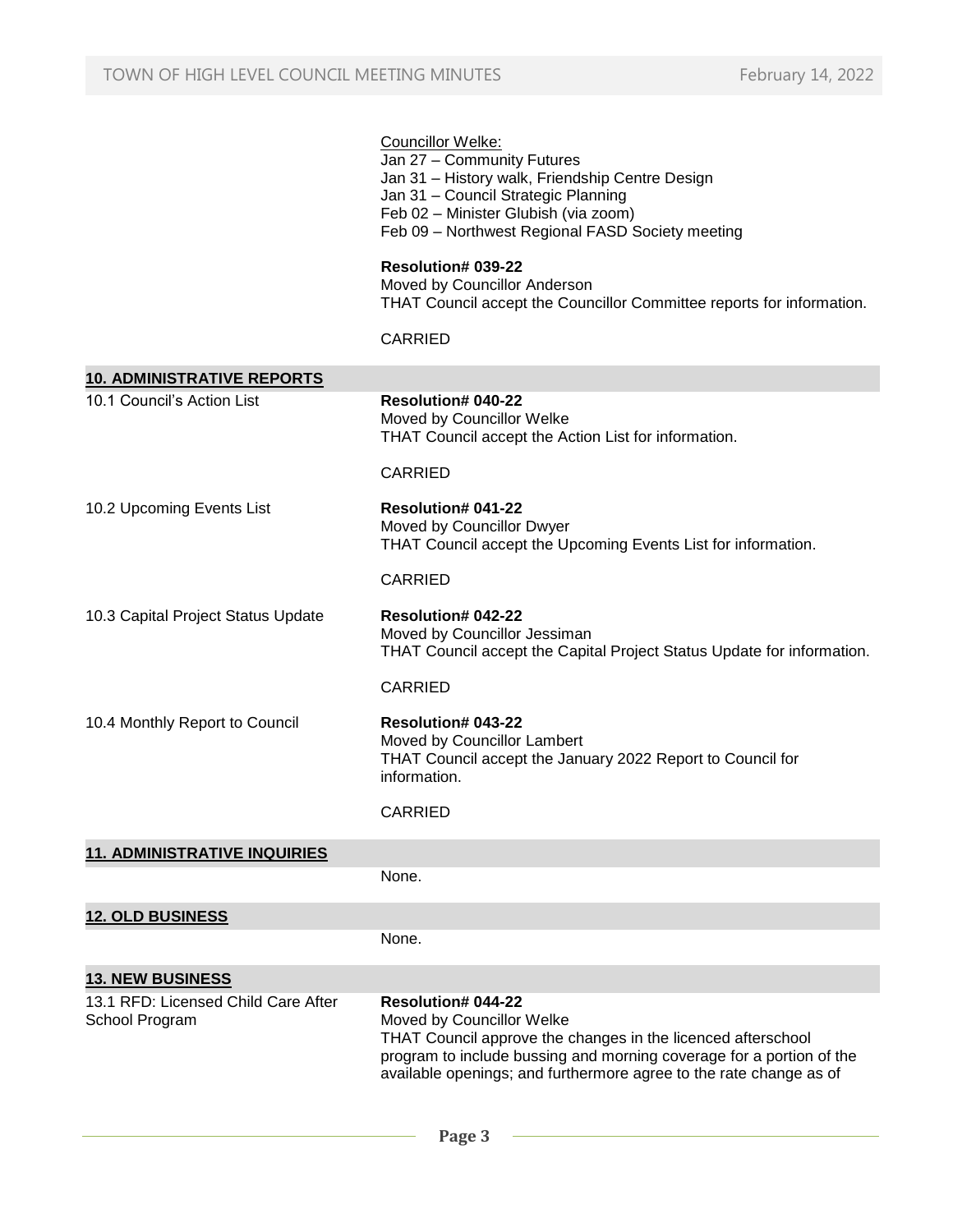April 1, 2022 to \$175.00 for the afterschool program and \$250.00 for the before and after school program.

#### CARRIED

13.2 Elected Official Education Program – Council's Role in Strategic Planning March 13-14, 2022 in Edmonton **Resolution# 045-22**

Moved by Councillor Jessiman THAT Council approve all available councillors to attend *Council's Role in Strategic Planning* on March 13-14, 2022 in Edmonton.

CARRIED

| <b>14. CORRESPONDENCE FOR ACTION</b>                                                                                                                                     |                                                                                                                                                                                                                                                                                   |
|--------------------------------------------------------------------------------------------------------------------------------------------------------------------------|-----------------------------------------------------------------------------------------------------------------------------------------------------------------------------------------------------------------------------------------------------------------------------------|
| 14.1 New membership in the Alberta<br><b>Association of Police Governance</b><br>(AAPG) and the 2022 Annual<br>Conference & AGM in St. Albert, AB<br>- April 29-30/2022. | <b>Resolution# 046-22</b><br>Moved by Councillor Dwyer<br>THAT Council approve Deputy Mayor Langford and Councillor<br>Lambert's attendance at the Association of Police Governances' 2022<br>Annual Conference and Annual General Meeting on April 29-30, 2022<br>in St. Albert. |
|                                                                                                                                                                          | <b>CARRIED</b>                                                                                                                                                                                                                                                                    |
| 14.2 Alberta Health Services - Update<br>on Addiction and Mental Health Staffing<br>in Area 1                                                                            | <b>Resolution# 047-22</b><br>Moved by Councillor Anderson<br>THAT Council accept the AHS-Update on Addiction and Mental Health<br>Staffing in Area 1 item for information.                                                                                                        |
|                                                                                                                                                                          | <b>CARRIED</b>                                                                                                                                                                                                                                                                    |
| 14.3 2021 Federal Census - REDI<br><b>Region Report</b>                                                                                                                  | <b>Resolution# 048-22</b><br>Moved by Councillor Anderson<br>THAT Council table the 2021 Federal Budget - Regional Economic<br>Development Initiative Region Report to the March 21, 2022<br>Committee of the Whole meeting.                                                      |
|                                                                                                                                                                          | <b>CARRIED</b>                                                                                                                                                                                                                                                                    |
| 14.4 Canadian Northern Corridor - High<br><b>Level Community Engagement</b>                                                                                              | Resolution# 049-22<br>Moved by Councillor Lambert<br>THAT Council table the Canadian Northern Corridor - High Level<br>Community Engagement item to the February 28, 2022 Regular<br>Meeting.                                                                                     |
|                                                                                                                                                                          | <b>CARRIED</b>                                                                                                                                                                                                                                                                    |
| 14.5 AHS Community Engagement -<br><b>EMS Pressure and Mitigation Plan</b><br>memo                                                                                       | <b>Resolution# 050-22</b><br>Moved by Councillor Welke<br>THAT Council table the AHS Community Engagement item to the<br>February 22, 2022 Committee of the Whole meeting.                                                                                                        |
|                                                                                                                                                                          | <b>CARRIED</b>                                                                                                                                                                                                                                                                    |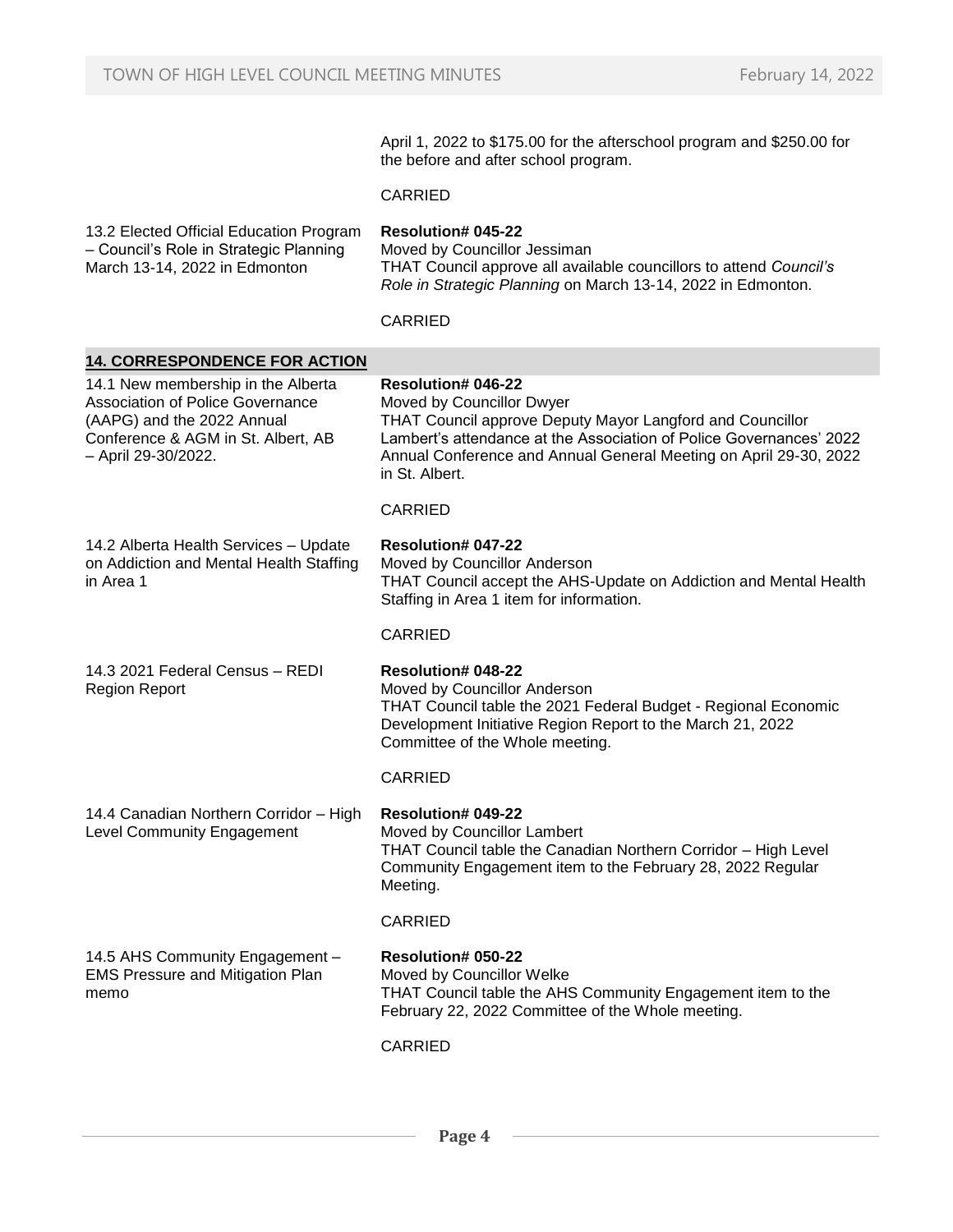# **15. CORRESPONDENCE FOR INFORMATION**

Moved to Correspondence for Action, Item 14.5

15.2 RCMP D/Commr. Zablocki re meeting at the Alberta Municipalities Conference – Fall 2021

15.3 ToHL letter to AB Justice & SolGen re Enhanced Policing Services, Jan 31, 2022

15.4 FCM Municipal Asset Management Program application – Grant approval of up to \$50K

15.5 Regional Economic Development Initiative – (proposed) Canada's Northern Corridor Snapshot

15.6 AHS – Rural Communities will attract new doctors

15.7 AB Justice & SolGen – ToHL's Request for Enhanced Policing, Feb 4, 2022

15.8 AB Culture – Invitation to submit a bid to host either the 2024 Winter or 2024 Summer Games

#### **Resolution# 051-22**

Moved by Councillor Lambert THAT Council accept items 15.2 to 15.8 for information.

CARRIED

**16. NOTICE OF MOTIONS**

None.

**17. QUESTION PERIOD**

**18. CLOSED SESSION**

Deputy Mayor Langford ended the public portion of the meeting.

The meeting recessed at 7:44 p.m. The meeting resumed at 7:54 p.m.

#### **Resolution# 052-22**

Moved by Councillor Jessiman THAT Council move into closed session at 7:54 p.m., pursuant to FOIP Part 1, Division 2, sections 21, 23, 24, 27, and 29.

#### CARRIED

The following individuals remained in closed session: Elected officials – C. McAteer (virtual at 7:56 p.m.), B. Langford, B. Anderson, R. Dwyer, T. Jessiman, J. Lambert, and J. Welke. Staff – J. Phillips, K. Straub, R. Schmidt (virtual) R. Rolfe, H. Gavin (virtual), and C. Carstens.

 **Resolution# 053-22** Moved by Councillor Anderson THAT Council move out of closed session at 9:12 p.m.

CARRIED